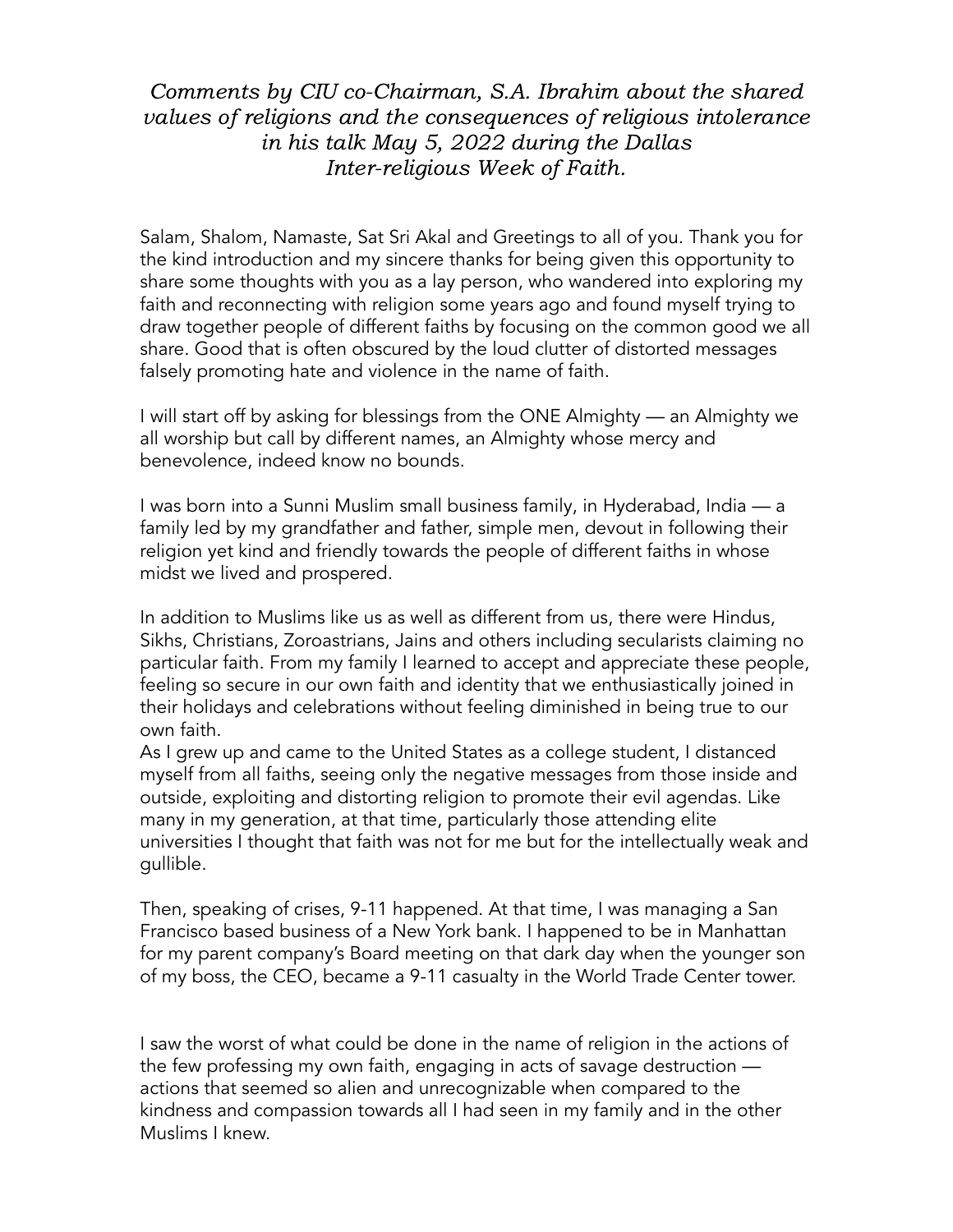I also saw the worst that could be done in a crisis in those, including some religious leaders, who seized on the day as an opportunity to engage in indiscriminately and incorrectly paint my entire religion and all its billion plus followers guilty by association.

I saw the best that could be done at a time of crisis in the name of religion, as a devout and proud Christian Methodist President of the United States, now living in Dallas, advocated unity and understanding, and demonstrated the vision and courage to visit a mosque in Washington to loudly assert the peaceful messages in my faith to a shocked nation.

I saw the best in religion in the voices of religious leaders from mine and other faiths, condemning the horrible actions and those responsible while drawing attention to the many good people who ought not be held responsible, and to a religion that did not deserve to be tarnished by the actions of a misguided few.

Most directly and personally it was my then boss, the man who lost his son on 9-11, a devout Roman Catholic, who, in spite of having suffered a huge personal loss, consoled me as I was devastated by what had been done in the name of my religion by people so different from me. It was at the urging of this boss and mentor of mine, that I felt the powerful drive to reconnect with my religion, discover for myself the positive teachings in mine and other religions and lend my small voice in leveraging the common good we all share to bring us together as a force of peace and mutual understanding:

Together in trying to unite this divided world.

Together in trying to heal this hurting world.

Together in trying to repair this broken world of ours. And, together in proclaiming a joint message of hope in fighting despair; kindness in fighting cruelty; and love in fighting hate.

It was the crisis of 9-11 and the discovery of some of the following messages that made me renew my faith in religion and discover the beautiful and powerful guidance we share:

Judaism teaches us Tikum Olam and urges us to repair the world and also teaches us to be kind to strangers because we were once a stranger ourselves.

Christianity teaches us a powerful message of love towards others — a message I learned attending Christian missionary schools and a message that still resonates in my mind with the name of Jesus.

There are so many mentions of kindness, mercy and compassion in Islam starting with the words of the invocation that begin every prayer and every talk — words